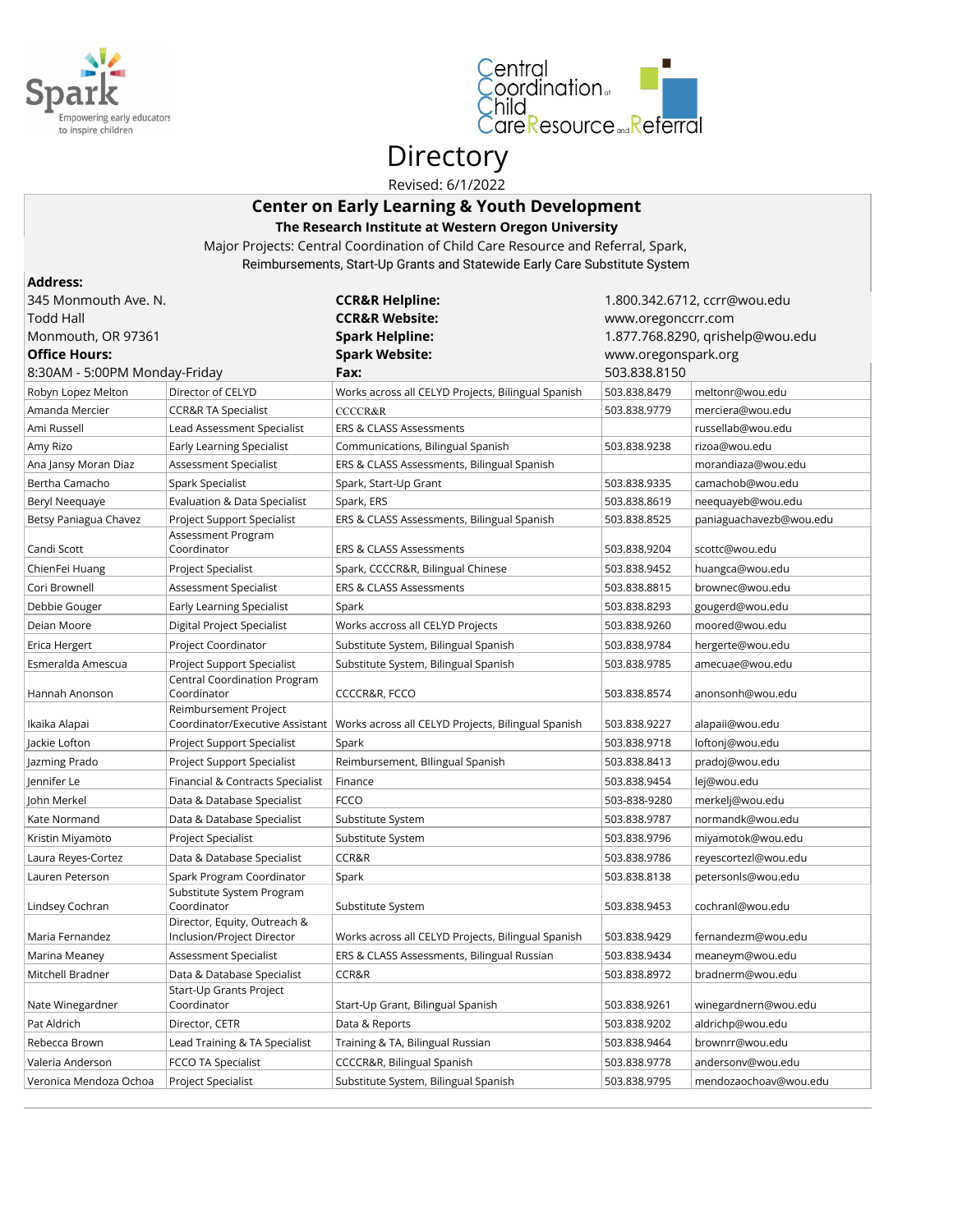## **Early Learning Division (ELD)**

**Oregon Department of Education**

| Address: | 700 Summer St. NE #350, Salem, OR 97301 |
|----------|-----------------------------------------|
| Website: | https://oregonearlylearning.com/        |

| <b>Community Systems Team</b> |                                     |                                     |                  |                                            |
|-------------------------------|-------------------------------------|-------------------------------------|------------------|--------------------------------------------|
| Carmen Ellis                  | <b>Community Systems Director</b>   | carmen.ellis@ode.oregon.gov         | 971.375.5054     |                                            |
|                               | Community Systems Team              |                                     | (O)503.947.0668  |                                            |
| Jon Reeves                    | Manager                             | Jon.Reeves@ode.state.or.us          | (C)503-910-2484  |                                            |
|                               |                                     |                                     | (O)503-947-0643  |                                            |
| Aaron Reyna                   | Administrative Specialist           | Aaron.Reyna@ode.state.or.us         | (C)503-983-3100  |                                            |
|                               | Coordinated Enrollment              |                                     |                  |                                            |
| Anne Morrison                 | Manager                             | anne.morrison@state.or.us           | (C) 971.701.1447 |                                            |
| Ashley Mickels                | Spark Specialist                    | Ashley.Mickels@ode.oregon.gov       | 971-718-2191     |                                            |
|                               | <b>Parent Education Coordinator</b> |                                     |                  |                                            |
|                               | and Statewide Vroom                 |                                     | (O)503-378-5138  |                                            |
| Cassandra Ferder              | Coordinator                         | cassandra.l.ferder@ode.state.or.us  |                  | (C)503-983-5403   Parent Education & Vroom |
|                               |                                     |                                     | (O)503-947-0021  |                                            |
| Denise Swanson                | Early Learning Hub Manager          | denise.swanson@ode.state.or.us      | (C)503-798-7120  |                                            |
| Dylan Antovich                | Operations and Policy Analyst       | dylan.antovich@ode.oregon.gov       | 206.579.7232     |                                            |
|                               | <b>Healthy Families Oregon</b>      |                                     | (O)503-947-0669  |                                            |
| Elisabeth Underwood           | Coordinator                         | Elisabeth.Underwood@ode.state.or.us | (C)971-273-3839  | <b>Healthy Families Oregon</b>             |
| Elizabeth Zinter              | Infant Toddler Specialist           | elizabeth.zinter@ode.state.or.us    |                  |                                            |
|                               | Training & Technical Assistance     |                                     |                  |                                            |
| Michael Connor                | Specialist                          | michael.connor@ode.state.or.us      | 503.934.0940     |                                            |
|                               |                                     |                                     | (P)503.947.3121  |                                            |
| Sandy Gorsage                 | Contract and Grant Manager          | sandy.a.gorsage@state.or.us         | (C)503.507.2564  |                                            |
|                               | <b>Focused Child Care Network</b>   |                                     | (O)541-686-7795  | <b>CCR&amp;R &amp; Inclusive Partners</b>  |
| Sidney Traen                  | Coordinator                         | Sidney.Traen@ode.state.or.us        | (C)971.777.0230  | <b>Contract Administrator</b>              |
|                               |                                     |                                     |                  |                                            |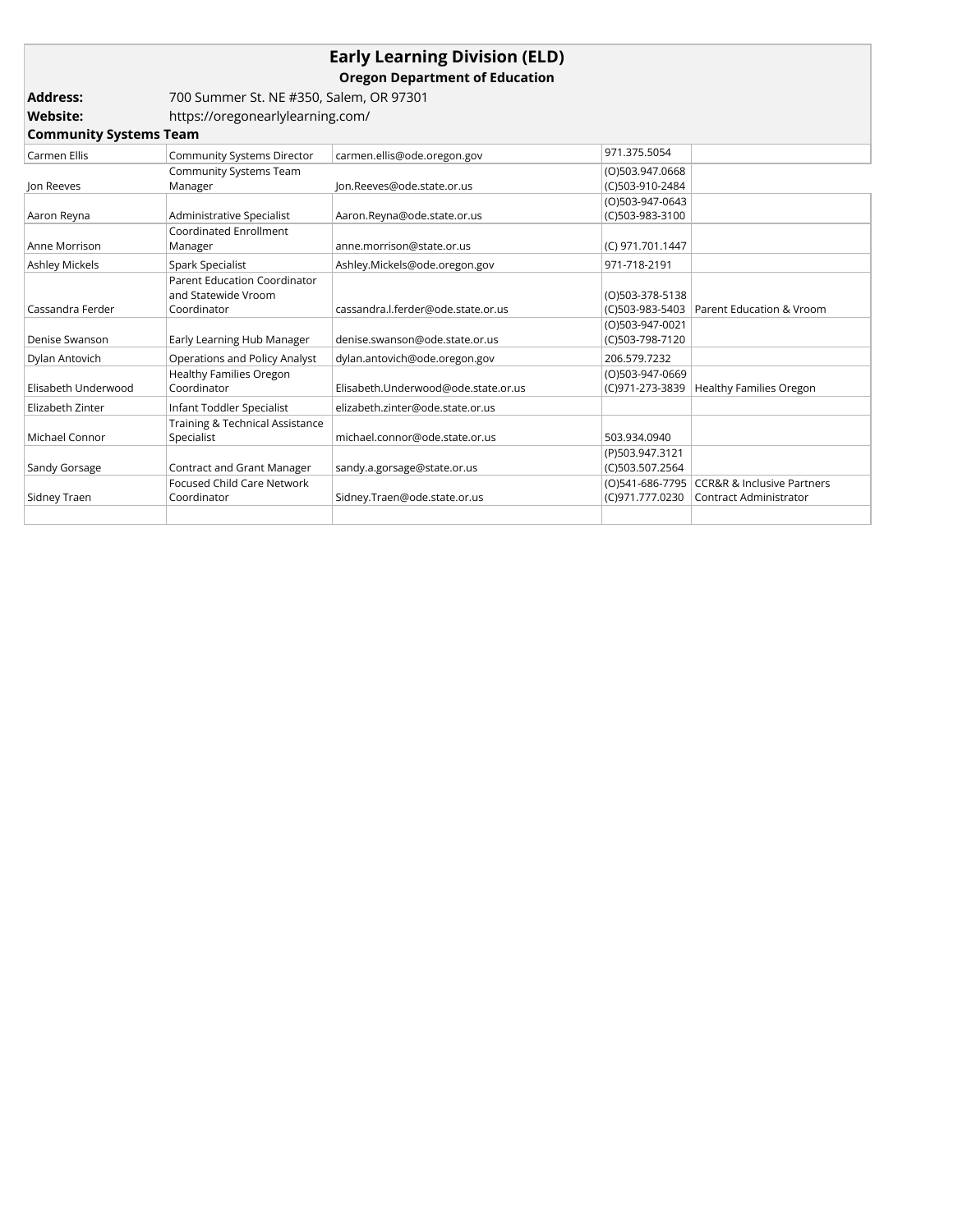| <b>Department of Human Services (DHS)</b> |                                            |                                      |              |  |  |
|-------------------------------------------|--------------------------------------------|--------------------------------------|--------------|--|--|
| <b>Address:</b>                           | 500 Summer St. NE, Salem, OR 97301         |                                      |              |  |  |
| <b>Website:</b>                           | http://www.oregon.gov/DHS/pages/index.aspx |                                      |              |  |  |
| Alma Amador                               | Operations & Policy Analyst                | alma.d.amador@dhsoha.state.or.us     | 503.945.6087 |  |  |
| Carrie Baughman                           | <b>Operations &amp; Policy Analyst</b>     | CARRIE.BAUGHMAN@dhsoha.state.or.us   | 503.449.5214 |  |  |
| len Heras                                 | <b>Operations &amp; Policy Analyst</b>     | jennifer.j.heras@dhsoha.state.or.us  | 503.569.0546 |  |  |
| Jordan Pargeter                           | <b>Operations &amp; Policy Analyst</b>     | JORDAN.S.PARGETER@dhsoha.state.or.us | 971.209.8093 |  |  |
| Regina Siefert                            | Operations & Policy Analyst                | regina.m.siefert@dhsoha.state.or.us  | 503.602.8413 |  |  |

| <b>Oregon Center for Career Development (OCCD)</b> |                                            |                                                        |                           |  |  |
|----------------------------------------------------|--------------------------------------------|--------------------------------------------------------|---------------------------|--|--|
|                                                    |                                            | <b>Portland State University: College of Education</b> |                           |  |  |
| Phone:                                             | 503.725.8535                               | Website:                                               | https://www.pdx.edu/occd/ |  |  |
|                                                    |                                            | <b>Scholarship Department:</b>                         | occdscholarship@pdx.edu   |  |  |
|                                                    |                                            |                                                        | 503.725.8515              |  |  |
| <b>Toll Free:</b>                                  | 1.877.725.8535                             | Email:                                                 | centerline@pdx.edu        |  |  |
| Pam Deardorff                                      | Director                                   | deardops@pdx.edu                                       | 503.725.8535              |  |  |
| Andrew Bremner                                     | Data & Technology Coordinator              | bremnera@pdx.edu                                       | 503.725.8534              |  |  |
| Beth Unverzagt                                     | Oregon Ask Coordinator                     | beth.unverzagt@oregonask.org                           | 503.689.1656              |  |  |
| Lena Ko                                            | <b>Education &amp; Training Specialist</b> | occdtrainer@pdx.edu                                    | 503.725.8272              |  |  |
| Sarah Myers                                        | Oregon Registry Coordinator                | sarah3@pdx.edu                                         | 503.725.8541              |  |  |
| Sonia Thomas                                       | <b>Training Specialist</b>                 | occdtrainer@pdx.edu                                    | 503.725.8542              |  |  |
| Tomo Neilson                                       | Oregon Statewide Program                   | occdscholarship@pdx.edu                                | 503.725.8518              |  |  |

| <b>Inclusive Partners</b> |                                     |                                       |                                       |  |  |
|---------------------------|-------------------------------------|---------------------------------------|---------------------------------------|--|--|
| Phone:                    | 971.673.2286                        | Website:                              | inclusivepartners.org                 |  |  |
| <b>Toll Free:</b>         | 1.866.837.0250                      | Email:                                | inclusive.partners@dhsoha.state.or.us |  |  |
| Melinda Benson            | Program Coordinator                 | melinda.m.benson@dhsoha.state.or.us   | 971.673.2996                          |  |  |
| Abby Scott                | <b>Inclusion Support Specialist</b> | abby.scott@dhsoha.state.or.us         | 971.673.2286                          |  |  |
| Dominic Paz               | <b>Inclusion Specialist</b>         | dominic.paz@dhsoha.state.or.us        | 971.673.5325                          |  |  |
| Erin Tamblyn              | <b>Inclusion Specialist</b>         | erin.e.tamblyn@dhsoha.state.or.us     | 971.673.5325                          |  |  |
| Sieu Inac                 | <b>Inclusion Specialist</b>         | sieu.i.inac@dhsoha.state.or.us        | 503.901.5411                          |  |  |
| Susie Goodell             | <b>Inclusion Specialist</b>         | susan.s.goodell@dhsoha.state.or.us    | 971.673.2286                          |  |  |
| Trish Roussel             | <b>Inclusion Specialist</b>         | patricia.r.roussel@dhsoha.state.or.us | 971.673.2977                          |  |  |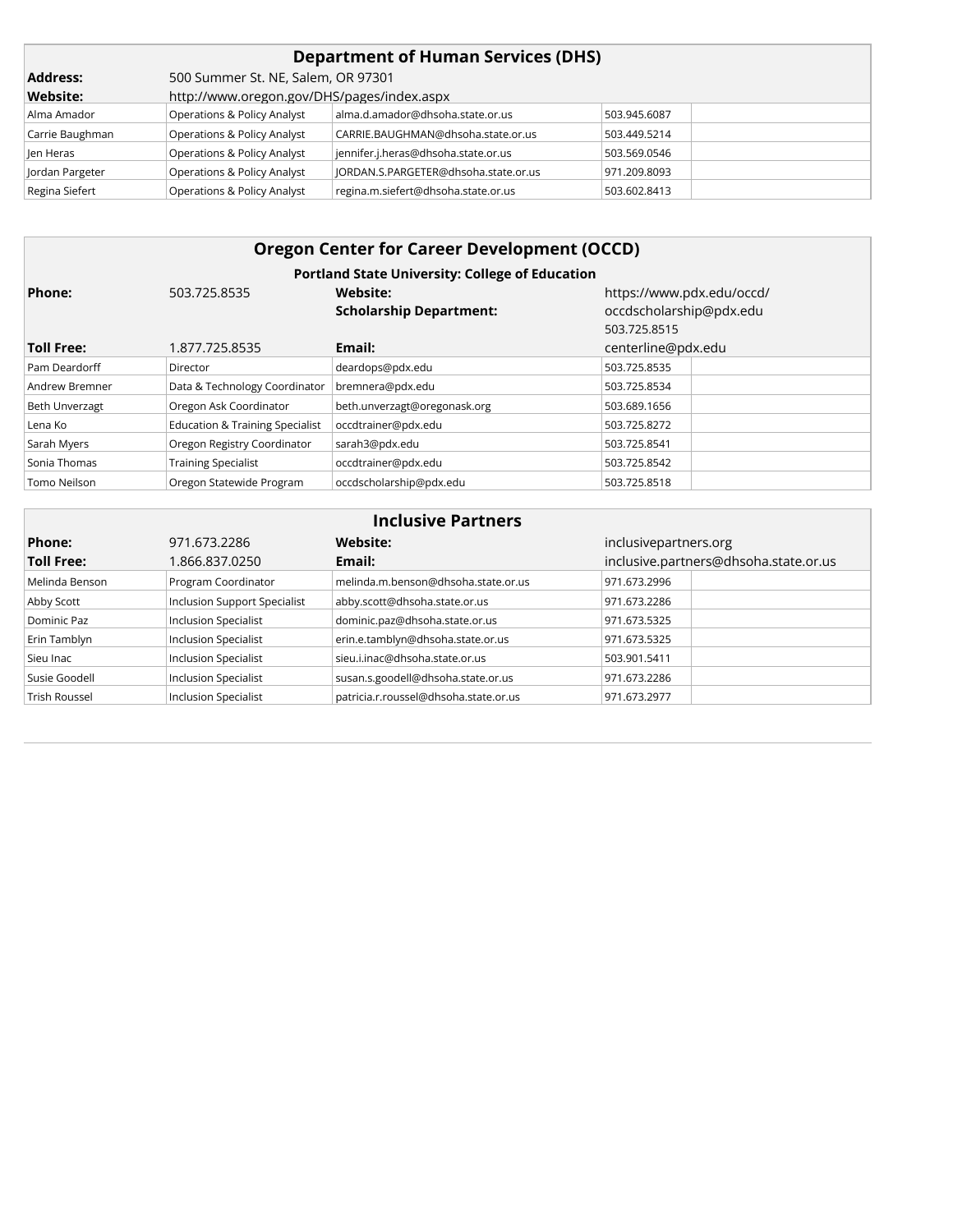|                                                  |                        | 211info                 |                       |                      |  |
|--------------------------------------------------|------------------------|-------------------------|-----------------------|----------------------|--|
| <b>Address:</b> 7535 NE Ambassador Place Suite B |                        | <b>Toll Free:</b>       | 211                   |                      |  |
| Portland, OR 97220                               |                        | <b>Provider Direct:</b> | 503.416.2698          |                      |  |
| <b>Center Hours:</b>                             |                        | Website:                | www.211info.org       |                      |  |
| 7:00AM -11:00PM Monday-Friday                    |                        | <b>Client Email:</b>    |                       | children@211info.org |  |
| 8:00AM - 8:00PM Saturday-Sunday                  |                        | <b>Provider Email:</b>  | support@211info.org   |                      |  |
|                                                  |                        | ClientText:             | "children" to 898-211 |                      |  |
| Notes:                                           |                        |                         | "niños" to 898-211    |                      |  |
|                                                  |                        |                         |                       |                      |  |
| Karnı Walc                                       | <b>Program Manager</b> | karnuwalc@211info.org   | 971-266-2907          |                      |  |

| Kerry Wels           | Program Manager                          | kerry.wels@211info.org         | 971-266-2907 |  |
|----------------------|------------------------------------------|--------------------------------|--------------|--|
| Alejandro Chavez     | Parent Educator (Spanish)                | alejandro.chavez@211info.org   | 211          |  |
| Anastasia Sytova     | Parent Educator                          | anastasia.sytova@211info.org   | 211          |  |
| Crystal Guevara      | Parent Educator                          | crystal.guevara@211info.org    | 211          |  |
| Edgar Sanchez        | Parent Educator (Spanish)                | edgar.sanchez@211info.org      | 211          |  |
| Jessica Gardner      | Fiscal Manager                           | jessica@211info.org            | 503-417-4602 |  |
| Kassandra Martinez   | Parent Educator                          | Kerry.wels@211info.org         | 211          |  |
| Lacey Dean-Sangare   | Parent Educator                          | lacey.dean-sangare@211info.org | 211          |  |
| Lisa Stephens        | Referral Team Lead                       | lisa.stephens@211info.org      | 211          |  |
| Maria Valerde        | Parent Educator (Spanish)                | maria.valverde@211info.org     | 211          |  |
| Nadia Racanac        | Child Care Data & Resource<br>Specialist | nadia.racanac@211info.org      | 503.416.2637 |  |
| Natasha Ilys         | Parent Educator                          | Natasha.ilys@211info.org       | 211          |  |
| Nicole Wood          | Parent Educator                          | nicole.wood@211info.org        | 211          |  |
| <b>Taylor Wright</b> | Parent Educator                          | taylor.wright@211info.org      | 211          |  |

|                         |                                                                                   | <b>Oregon State University</b>       |              |
|-------------------------|-----------------------------------------------------------------------------------|--------------------------------------|--------------|
| Phone:                  |                                                                                   | <b>Website:</b>                      |              |
|                         |                                                                                   | Email:                               |              |
| Megan McClelland        | Hallie E. Ford Center for Healthy<br>Children & Families Endowed<br>Director      | megan.mcclelland@oregonstate.edu     | 541-737-9225 |
| Megan Pratt             | Assistant Professor of Practice.<br>Extension Family & Community<br><b>Health</b> | megan.pratt@oregonstate.edu          | 541-737-5373 |
| <b>Bridget Hatfield</b> | Co-Principal Investigator for<br>CBC; CBC Coaching lead                           | Bridget.Hatfield@oregonstate.edu     | 541-737-6438 |
| Michaella Sektnan       | <b>Evaluation Specialist</b>                                                      | Michaella.Sektnan@oregonstate.edu    | 541.737.0954 |
| Lorena Rodriguez        | Outreach Coordinator/ Mentor<br>Coach                                             | Lorena.Rodriguez@osucascades.edu     |              |
| Dorit Harvey-Skidmore   | Outreach Coordinator/ Mentor<br>Coach                                             | dorit.harveyskidmore@oregonstate.edu |              |
| Daphnee Nicolas         | Outreach Coordinator/ Mentor<br>Coach                                             | Daphnee.nicolas@oregonstate.edu      |              |
| Jasmin Rivera           | Outreach Coordinator/Mentor<br>Coach                                              | jasmin.rivera@oregonstate.edu        |              |
| Patricia Ordones Flores | Administrative Support<br>Specialist                                              | ordonesfloresp@lanecc.edu            | 541.463.3300 |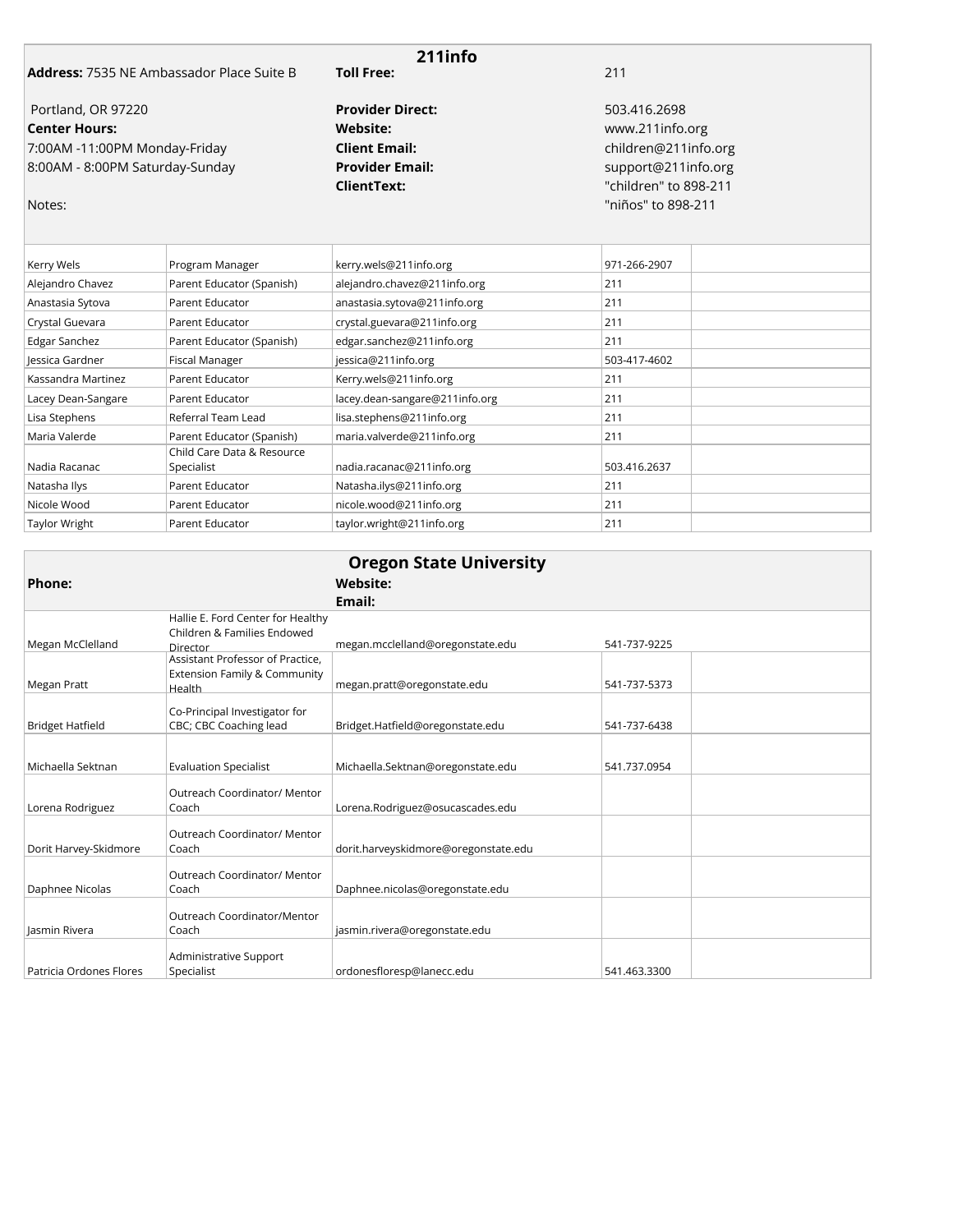# **Child Care Resource & Referral of Multnomah County**

| <b>CCR&amp;R Region:</b>                                 | Multnomah                                                                                        | <b>Direct Line:</b>             | 503.491.6205                                          |
|----------------------------------------------------------|--------------------------------------------------------------------------------------------------|---------------------------------|-------------------------------------------------------|
| <b>Lead Agency:</b>                                      | Mount Hood Community College                                                                     |                                 |                                                       |
| <b>Counties served:</b><br><b>SDA Number:</b>            | Multnomah<br>2                                                                                   | <b>Toll Free:</b><br>QRIS:      | 866.227.5529<br>503.491.6234                          |
| Address:                                                 |                                                                                                  | Fax:                            | 503.491.6930                                          |
| PO Box 301426                                            |                                                                                                  | Website:                        |                                                       |
| Portland, OR 97294                                       |                                                                                                  | Email:                          | www.ccrr-mc.org<br>CCRRinfo@mhcc.edu                  |
|                                                          |                                                                                                  |                                 |                                                       |
| <b>Office Hours:</b><br>8:30AM - 4:30PM, Monday - Friday |                                                                                                  | Facebook:                       | Child Care Resource & Referral of<br>Multnomah County |
| <b>Christine Waters</b>                                  | Director                                                                                         | 503.491.6210                    | christine.waters@mhcc.edu                             |
| Amelia Reyes                                             | Program Assistant (Spanish)                                                                      | 503.491.6205                    | amelia.reyes@mhcc.edu                                 |
| Amy Moua                                                 | <b>Instructional Coach</b>                                                                       | 503.888.4899                    | amy.moua@mhcc.edu                                     |
| Audrey Duffy                                             | Infant/Toddler consultant                                                                        | 503.491.6207                    | audrey.duffy@mhcc.edu                                 |
|                                                          | Early Childhood Education Consultant                                                             |                                 |                                                       |
| Autumn Gilles                                            | (QIS)                                                                                            | TBD                             | Autumn.Gilles@mhcc.edu                                |
| Carol Wilks                                              | <b>CCI Program Specialist</b>                                                                    | 503.491.6206                    | carol.wilks@mhcc.edu                                  |
| Deb Johnson                                              | <b>CCI Coordinator</b>                                                                           | 503.491.6220                    | debora.johnson@mhcc.edu                               |
| Debbie Buta                                              | CCI Business Consultant (QIS)                                                                    | 503.491.6216                    | debbie.buta@mhcc.edu                                  |
| Esther Horta                                             | Early Childhood Ed. Consult. (QIS, Spanish,<br>FN)<br>Early Childhood Ed. Consult. (QIS, Russian | 503.491.6208                    | esther.horta@mhcc.edu                                 |
| Galina Nekrasova                                         | FN)                                                                                              | 503.491.6218                    | galina.nekrasova@mhcc.edu                             |
| Janet Muros-Ignacio                                      | Program Specialist                                                                               | 503.491.6222                    | Janet.Muros-Ignacio@mhcc.edu                          |
| Kianna Lewis                                             | <b>Instructional Coach</b>                                                                       |                                 | kianna.lewis@mhcc.edu                                 |
| Maria Nazzaro                                            | Mental Health Consultant                                                                         | 503.491.6219 or<br>503.258.4543 | maria.nazzaro@morrisonkids.org                        |
| Muna Farah                                               | Early Childhood Ed. Consult. (Somali FN)                                                         | 503.491.6209                    | muna.farah@mhcc.edu                                   |
| Natalie Gordon                                           | <b>ECE Consultant: Infant Toddler</b>                                                            | TBD                             | Natalie.Gordon@mhcc.edu                               |
| Patricia Steele                                          | Early Childhood Education Consultant<br>(QIS)                                                    | 503.491.6200                    | patricia.steele@mhcc.edu                              |
| Raven Sherman                                            | Program Specialist (Temp)                                                                        | 503.491.6205                    | raven.sherman@mhcc.edu                                |
| Robyn Harris                                             | Baby Promise Program Consultant                                                                  | 503.491.6212                    | robyn.harris@mhcc.edu                                 |
| Sean Meurisse                                            | Pathways ECE Consultant                                                                          | 503.491.6215                    | sean.meurisse@mhcc.edu                                |
| Sharon Gattman                                           | Data Manager                                                                                     |                                 | sharon.gattman@mhcc.edu                               |
| Tam Nguyen                                               | Provider Specialist (Vietnamese)                                                                 | 503.491.6214                    | tam.ngyen@mhcc.edu                                    |
| Winnie Cheung                                            | <b>Training Manager</b>                                                                          | 503.491.6226                    | winnie.cheung@mhcc.edu                                |
| Yelena ("Lena") Hennegan                                 | Early Childhood Ed. Consult. (QIS, Russian,<br>FN)                                               | 503.491.6211                    | Yelena.Hennegan@mhcc.edu                              |
| Preschool For All Staff                                  |                                                                                                  |                                 |                                                       |
| Hadiyah Miller                                           | Coaching Manager                                                                                 | 503.491.6221                    | hadiyah.miller@mhcc.edu                               |
| Kim Larson                                               | Coaching Manager                                                                                 |                                 | Kim.Larson@mhcc.edu                                   |
| Christina Diters                                         | Instructional Coach-Preschool for All                                                            |                                 | christina.diters@mhcc.edu                             |
| Julie Watkins                                            | Instructional Coach-Preschool for All                                                            | 503.860.3907                    | julie.watkins@mhcc.edu                                |
| Stephen Karmol                                           | Instructional Coach-Preschool for All                                                            | 503.676.7238                    | Stephen.Karmol@mhcc.edu                               |
| Tiyana Morris                                            | Instructional Coach-Preschool for All                                                            | 971.317.1961                    | tiyana.morris@mhcc.edu                                |
| Autumn Gilles                                            | Instructional Coach-Preschool for All                                                            | TBD                             | Autumn.Gilles@mhcc.edu                                |
| Francis Fernandez                                        | Instructional Coach-Preschool for All                                                            | 503.405.5158                    | francis.fernandez-jimenez@mhcc.edu                    |
| Carrie Green                                             | Instructional Coach-Preschool for All                                                            | 503.405.6050                    | carrie.green@mhcc.edu                                 |
| Edith Ramirez                                            | Instructional Coach-Preschool for All                                                            | 503.676.9495                    | edith.ramirez@mhcc.edu                                |
| Gabriela Bizari                                          | Instructional Coach-Preschool for All                                                            | 971.220.0042                    | gabriela.bizari@mhcc.edu                              |
| Layla Ali                                                | Instructional Coach-Preschool for All                                                            | 503.676.7635                    | layla.ali@mhcc.edu                                    |
| <b>Sherine Gerges</b>                                    | Instructional Coach-Preschool for All                                                            | 971.220.0941                    | sherine.gerges@mhcc.edu                               |
|                                                          |                                                                                                  |                                 |                                                       |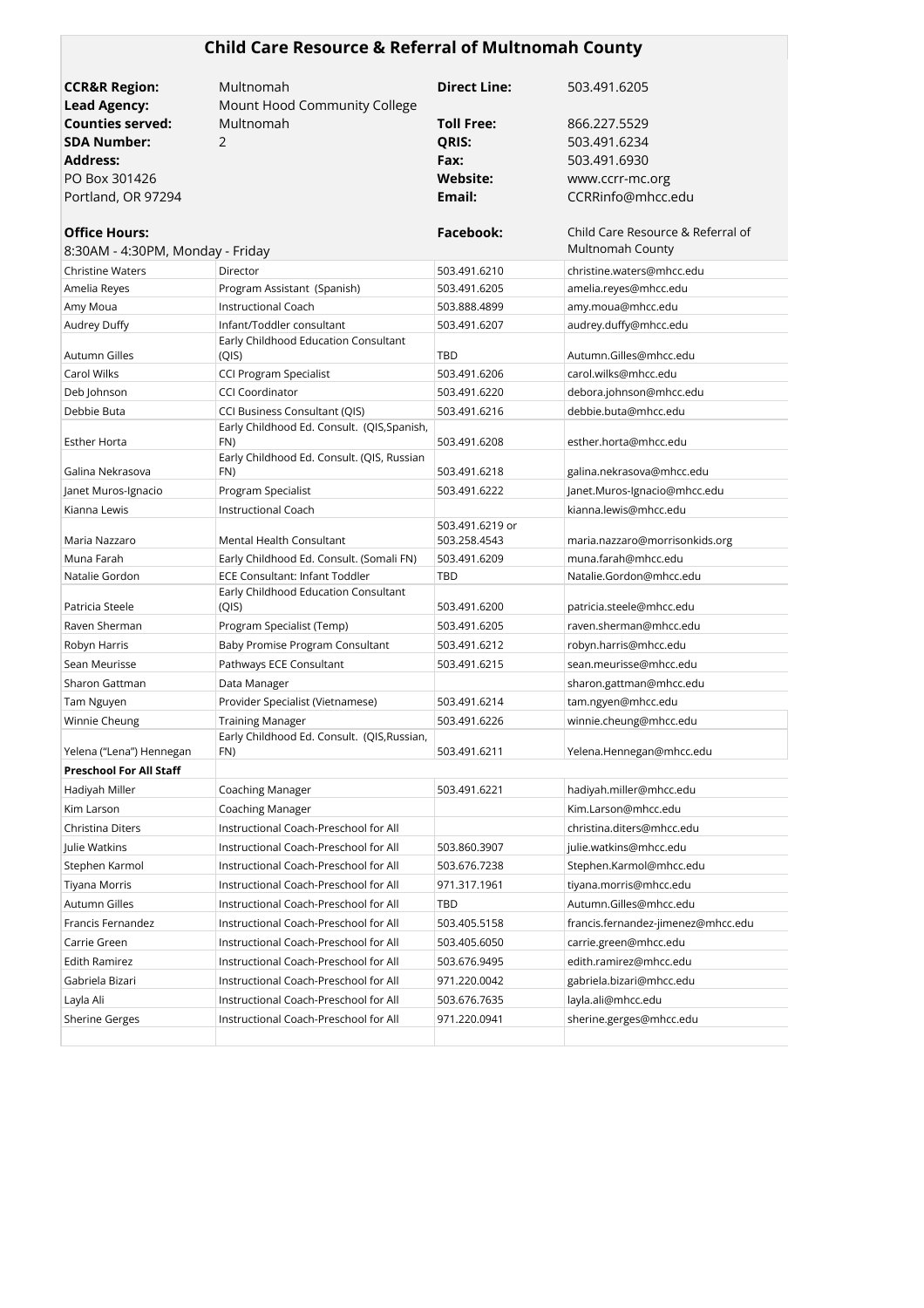|                                              | Child Care Resource & Referral of Marion, Polk, & Yamhill Counties |                        |                                                               |
|----------------------------------------------|--------------------------------------------------------------------|------------------------|---------------------------------------------------------------|
| <b>CCR&amp;R Region:</b>                     | Marion, Polk, Yamhill                                              | <b>Direct Line:</b>    | 503.585.2491                                                  |
| <b>Lead Agency:</b>                          | <b>Community Action Agency</b>                                     |                        | 503.883.9617 (McMinnville)                                    |
|                                              |                                                                    | <b>CCR&amp;R Line:</b> | 503.585.2491                                                  |
| <b>Counties served:</b>                      | Marion, Polk, & Yamhill                                            | <b>Partner Line:</b>   | 503.585.6232                                                  |
| <b>SDA Number:</b>                           | 3                                                                  | Fax:                   | 503.375.7580                                                  |
| <b>Address:</b>                              | <b>McMinnville Office</b>                                          |                        | Website: https://mwycaa.org/programs/child-care-resource-and- |
| 2085 Commercial St. NE                       | 1018 3rd St. Suite A                                               | referral/              |                                                               |
| Salem, OR 97301                              | McMinnville, OR 97128                                              | Email:                 | ccrrweb@mwvcaa.org                                            |
| <b>Office Hours:</b>                         |                                                                    | Facebook:              | https://www.facebook.com/CCRRMPY/                             |
| 8:00AM - 3:00PM, Monday - Friday (phones)    |                                                                    |                        |                                                               |
| 8:00AM - 5:00PM, Monday - Friday (walk-in's) |                                                                    |                        |                                                               |
| Shannon Vandehey                             | Director                                                           | 503.585.2491           | shannon.vandehey@mwvcaa.org                                   |
| Cassandra Hernandez                          | Preschool Promise, QIS Coach Bilingual<br>Spanish                  | 503.585.2491           | cassandra.hernandez@mwvcaa.org                                |
| Caitlin Calip                                | EC Quality Improvement Specialist                                  | 503.585.2491 #1315     | Caitlin.calip@mwvcaa.org                                      |
| Gisela Morales                               | EC Infant/Toddler Specialist Bilingual<br>Spanish                  | 503.585.2491           | Gisela.morales@mwvcaa.org                                     |
| Ingrid Diaz                                  | Bilingual Spanish EC Specialist                                    | 503.585.2491           | Ingrid.Diaz@mwvcaa.org                                        |
| Ingrid Munoz Flores                          | <b>EC Specialist II</b>                                            | 503.585.2491 #1301     | ingrid.munoz@mwvcaa.org                                       |
| Jenna Sanders                                | CCR&R Associate Program Director, QIS<br>Lead McMinnville Office   | 503.585.2491           | jenna.sanders@mwvcaa.org                                      |
| Lauren Josi                                  | Lead Preschool Promise Instructional<br>Coach                      | 503.585.2491           | lauren.josi@mwvcaa.org                                        |
| Maria Luna                                   | <b>PSP Support Specialist</b>                                      | 503.585.2491 #1306     | Maria.Luna@mwvcaa.org                                         |
| Michelle Rowland                             | Preschool Promise Coach, QIS English McMi 503-585-2491             |                        | michelle.rowland@mwvcaa.org                                   |
| Olga Arshilovich                             | EC Specialist QIS Bilingual Russian                                | 503.585.2491           | olga.arshilovich@mwvcaa.org                                   |
| Patricia Gonzalez                            | <b>ECE Specialist II</b>                                           | 503.585.2491 #1307     | patty.gonzalez@mwvcaa.org                                     |
| Sarah Garczynski                             | Infant/Toddler Specialist                                          | 503.585.2491 #1313     | sarah.garczynski@mwvcaa.org                                   |
| Tanya Kirk                                   | <b>EC Program Support Specialist</b>                               | 503.585.2491           | Tanya.kirk@mwvcaa.org                                         |
| <b>Teresa Cisneros</b>                       | <b>EC Program Support</b>                                          | 503.585.2491           | Teresa.cisneros@mwvcaa.org                                    |

|                                                                                                     | <b>Northwest Regional Child Care Resource &amp; Referral</b>      |                        |                                               |
|-----------------------------------------------------------------------------------------------------|-------------------------------------------------------------------|------------------------|-----------------------------------------------|
| <b>CCR&amp;R Region:</b>                                                                            | North Coast                                                       |                        | Clatsop                                       |
|                                                                                                     | <b>Lead Agency:</b> Northwest Regional Education Service District | <b>Address:</b>        | 3194 Marine Drive, Astoria, OR 97103          |
| <b>Counties served:</b>                                                                             | Clatsop, Tillamook, Columbia                                      | <b>Direct Line:</b>    | 503.338.3369                                  |
| <b>SDA Number:</b>                                                                                  | 4                                                                 | <b>CCR&amp;R Line:</b> |                                               |
|                                                                                                     |                                                                   |                        | <b>Tillamook</b>                              |
|                                                                                                     | Columbia                                                          | <b>Address:</b>        | 2515 3rd Street, Tillamook, OR 97141          |
| <b>Address:</b>                                                                                     | 800 Port Avenue, St. Helens, OR, 97051                            | <b>Direct Line:</b>    | 503.815.4448                                  |
| <b>Direct Line:</b>                                                                                 | 503.369.4145                                                      | <b>CCR&amp;R Line:</b> | 503.614.3162                                  |
| Website: https://www.nwresd.<br>referral-ccr-r<br><b>Facebook:</b> https://www.facebook.com/nwrccrr | org/departments/instructional-services/child-care-resource-       |                        | <b>Email:</b> NWRegionalCCRR@nwresd.k12.or.us |

| Eva Manderson              | Director                                   | 503.815.4453 | emanderson@nwresd.k12.or.us   |
|----------------------------|--------------------------------------------|--------------|-------------------------------|
|                            | Early Education Professional Development   |              |                               |
| Caelish Tarrham (Columbia) | <b>Support Specialist</b>                  | 503.369.4145 | ctarrham@nwresd.k12.or.us     |
| Keirney Glenn-Barham       |                                            |              |                               |
| (Columbia)                 | OIS                                        | 503.366.4138 | kglennbarham@nwresd.k12.or.us |
| Marichona Brassfield       | Early Learning PD Support Specialist (QIS) |              | mbrassfield@nwresd.k12.or.us  |
| Raul Camacho               | <b>CCRR Administrative Assistance</b>      | 503.614.3162 | rcamacho@nwresd.k12.or.us     |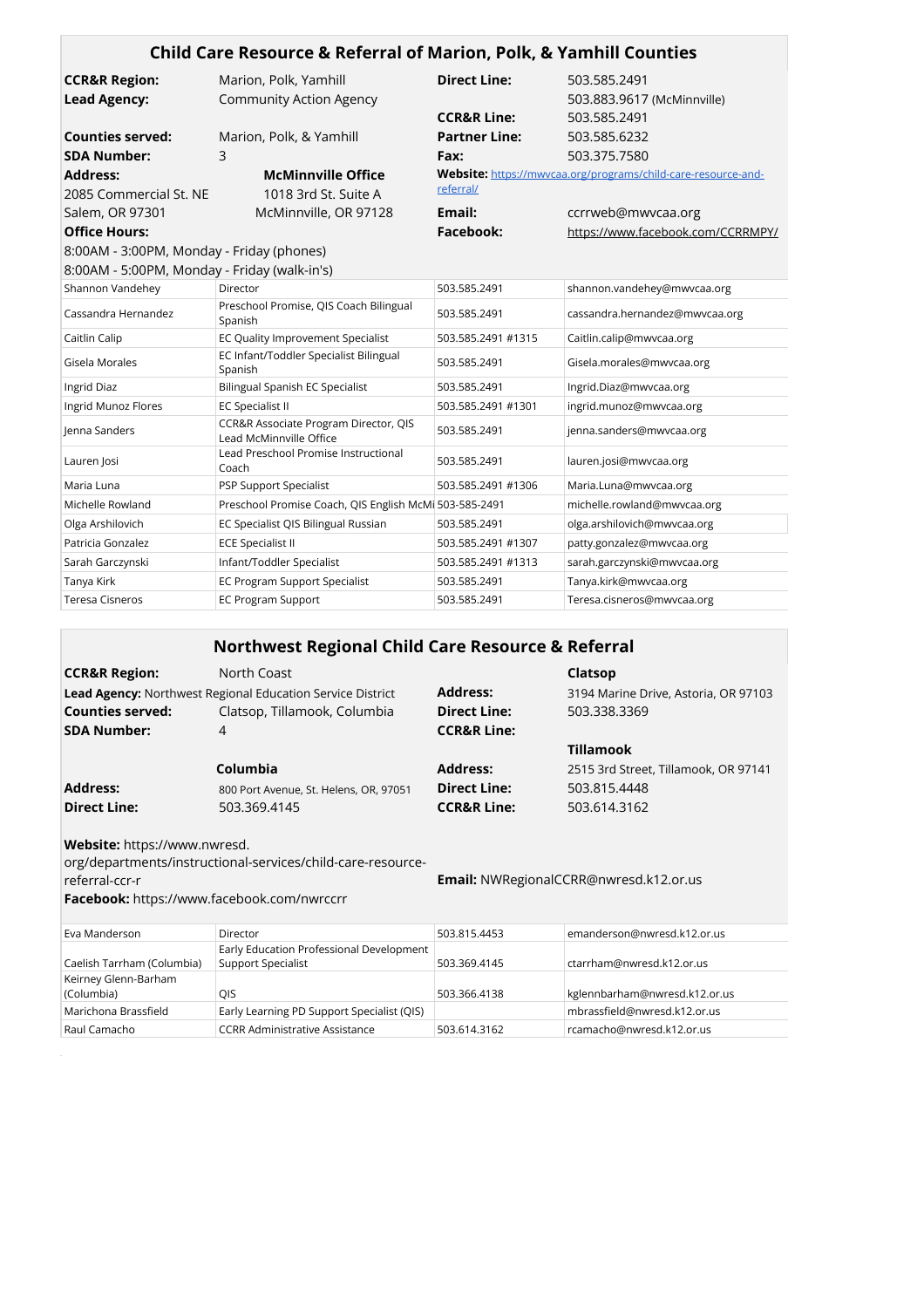| <b>CCR&amp;R Region:</b>                  | Linn, Benton, Lincoln         |                        |                                                                                                            |
|-------------------------------------------|-------------------------------|------------------------|------------------------------------------------------------------------------------------------------------|
| <b>Lead Agency:</b>                       | Linn-Benton Community College | <b>Direct Line:</b>    | 541.917.4899                                                                                               |
| <b>Counties served:</b>                   | Linn, Benton, Lincoln         | <b>CCR&amp;R Line:</b> |                                                                                                            |
| SDA Number:                               | 5.                            | <b>Toll Free:</b>      | 1.800.845.1363                                                                                             |
| Address:                                  |                               | QRIS:                  |                                                                                                            |
| 6500 SW Pacific Blvd.                     |                               | Fax:                   | 541.917.4325                                                                                               |
| Albany, OR 97321                          |                               |                        | Website: www.linnbenton.edu/familyconnections<br>https://www.linnbenton.edu/educational-options/community- |
| 459 SW Coast Hwy                          |                               |                        | and-continuing-education/family-resources/childcare.php                                                    |
| NewPort, OR 97365<br><b>Office Hours:</b> |                               | Email:                 | connect@linnbenton.edu                                                                                     |
|                                           |                               |                        |                                                                                                            |

| Lynnette Wynkoop       | Director                    | 541.917.4891 | wynkool@linnbenton.edu |
|------------------------|-----------------------------|--------------|------------------------|
| Alicia Jabin           | PSP Instructional Coach     | 541.917.4899 | jabina@linnbenton.edu  |
| Jessica Frederick      | QIS (FCCN)                  | 541.917.4901 | frederj@linnbenton.edu |
| Jose Hernandez-Rosales | QIS (Lincoln County)        | 541.574.7636 | hernanj@linnbenton.edu |
| Juana Estrada          | QIS (Spanish, FCCN)         | 541-917-4892 | estradj@linnbenton.edu |
| Louise Hamilton        | Special Projects Consultant | 541.917.4899 | hamiltl@linnbenton.edu |
| Lucy Poe               | Program Assistant           | 541.917.4899 | poel@linnbenton.edu    |
| Nicole Runyan          | <b>QIS</b>                  | 541.917.4899 | runyann@linnbenton.edu |
| Sheri Branigan         | QIS (FFN, Data Specialist)  | 541.917.4884 | branigs@linnbenton.edu |
|                        |                             |              |                        |

۰

| <b>Quality Care Connections</b> |                                       |                          |                           |  |
|---------------------------------|---------------------------------------|--------------------------|---------------------------|--|
| <b>CCR&amp;R Region:</b>        | Lane                                  |                          |                           |  |
| <b>Lead Agency:</b>             | Lane Community College                | <b>Direct Line:</b>      | 541.463.3954              |  |
| Counties served:                | Lane                                  | <b>CCR&amp;R Line:</b>   |                           |  |
| <b>SDA Number:</b>              | 6                                     | <b>Toll Free:</b>        | 1.800.222.3290            |  |
| <b>Address:</b>                 |                                       | <b>QRIS:</b>             | 541.463.3313              |  |
| 4000 E 30th Avenue, Building 24 |                                       | Fax:                     | 541.463.4724              |  |
| Eugene, OR 97405                |                                       | Website, English:        |                           |  |
| <b>Office Hours:</b>            |                                       | <b>Website, Spanish:</b> |                           |  |
| 8:00AM - 5:00PM Monday-Friday   |                                       | Email:                   |                           |  |
|                                 | Child and Family Education Department |                          |                           |  |
| Cheryl Henderson                | Manager                               | 541.953.0161             | hendersonc@lanecc.edu     |  |
| Alex Curtis                     | Instructor/Project Specialist         | 541.463.3309             | curtisa@lanecc.edu        |  |
| Ana Alvarez                     | Quality Improvement Specialist        |                          | alvareza@lanecc.edu       |  |
| Audrey Sherman                  | Quality Improvement Specialist        |                          | shermana@lanecc.edu       |  |
| Courtney Pennington             | Preschool Promise Coach               |                          | penningtonc@lanecc.edu    |  |
| Danielle Cunningham             | Quality Improvement Specialist        |                          | cunninghamd@lanecc.edu    |  |
| Debra Dreiling                  | Quality Improvement Specialist        | 541.463.3305             | dreilingd@lanecc.edu      |  |
| Gabrielle Morse                 | Provider Specialist                   | 971.801.2951             | morseg@lanecc.edu         |  |
| Kristen Helton                  | Program Coordinator                   | 541.462.3311             | heltonk@lanecc.edu        |  |
| Lynn Reiling                    | Quality Improvement Specialist        | 541.463.3307             | reilingl@lanecc.edu       |  |
| Patricia Ordones Flores         | Administrative Support Specialist     | 541.463.3954             | ordonesfloresp@lanecc.edu |  |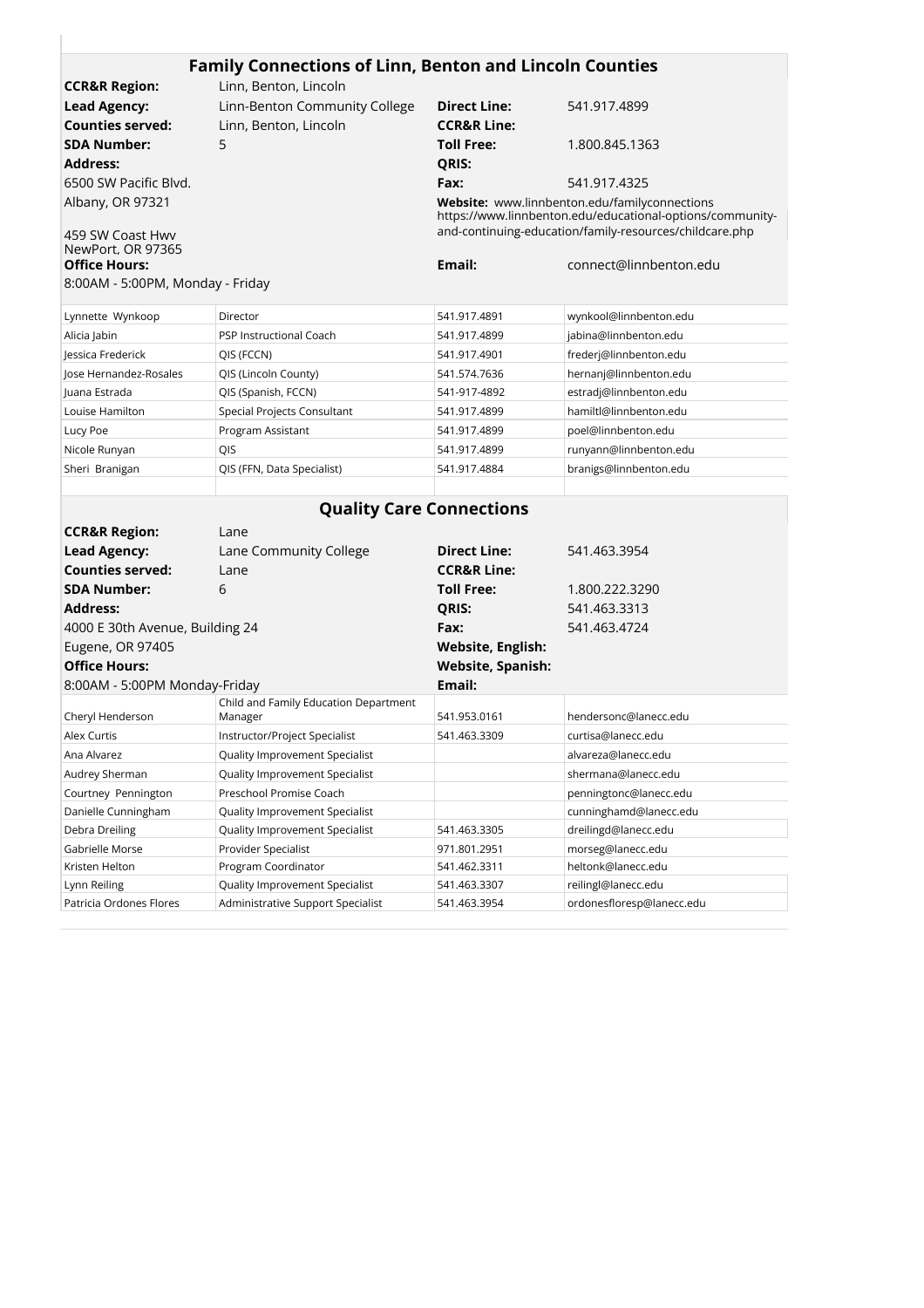| <b>Care Connections &amp; Education</b>                                                                                                        |                                                                    |                                                                                                                                       |                                                   |  |
|------------------------------------------------------------------------------------------------------------------------------------------------|--------------------------------------------------------------------|---------------------------------------------------------------------------------------------------------------------------------------|---------------------------------------------------|--|
| <b>CCR&amp;R Region:</b>                                                                                                                       | South Central                                                      |                                                                                                                                       |                                                   |  |
| <b>Lead Agency:</b>                                                                                                                            | Douglas ESD                                                        | Douglas:                                                                                                                              | 541.492.6608                                      |  |
|                                                                                                                                                |                                                                    | <b>Address:</b>                                                                                                                       | 1871 NE Stephens St. Roseburg, OR 97470           |  |
| <b>Counties served:</b>                                                                                                                        | Douglas, Klamath, Lake                                             | Klamath/Lake:                                                                                                                         | 541.492.6609                                      |  |
| <b>SDA Number:</b>                                                                                                                             | 7                                                                  | <b>Address:</b>                                                                                                                       | 409 Pine St. Suite 204 Klamath Falls OR,<br>97601 |  |
| <b>Office Hours:</b>                                                                                                                           |                                                                    | <b>Website, English:</b><br><b>Website, Spanish:</b>                                                                                  | TBD - working on transition                       |  |
| 8:00 am - 4:30 pm Monday-Friday                                                                                                                |                                                                    | Email: michelle.bassett@douglasesd.k12.or.us                                                                                          |                                                   |  |
| <b>Heather Freilinger</b>                                                                                                                      | <b>CCR&amp;R Program Coordinator</b>                               | 541.492.6603                                                                                                                          | heather.freilinger@douglasesd.k12.or.us           |  |
| Alexis Mann                                                                                                                                    | Early Learning Support Specialist                                  | 541.492.6615                                                                                                                          | alexis.mann@douglasesd.k12.or.us                  |  |
| Barbara Lynch                                                                                                                                  | Administrative Assistant/Provider<br>Consultant                    | 541.492.6605                                                                                                                          | barbara.lynch@douglasesd.k12.or.us                |  |
| Charlene Shaw                                                                                                                                  | CCR&R Facilitator/PSP Lead and Coach for<br>Klamath and Lake       | 541.492.6617                                                                                                                          | charlene.shaw@douglasesd.k12.or.us                |  |
| Danielle McKiddy                                                                                                                               | Quality Improvement Specialist                                     | 541.492.6606.                                                                                                                         | danielle.mckiddy@douglasesd.k12.or.us             |  |
| Cherry Camonayan                                                                                                                               | Quality Improvement Specialist                                     | 541.492.6623                                                                                                                          | cherry.camonayan@douglasesd.k12.or.us             |  |
| Jill Ramirez                                                                                                                                   | <b>Early Learning Support Specialist</b>                           | 541.994.0252                                                                                                                          | jill.ramirez@douglasesd.k12.or.us                 |  |
| Melisa Miner (Klamath Falls)                                                                                                                   | Quality Improvement Specialist/CCR&R<br>and PSP                    | 541.492.6616                                                                                                                          | melisa.miner@douglasesd.k12.or.us                 |  |
| Michelle Bassett                                                                                                                               | Early Learning Support Specialist                                  | 541.492.6604                                                                                                                          | michelle.bassett@douglasesd.k12.or.us             |  |
| Theresa Songer-Tuckey                                                                                                                          | Quality Improvement Specialist/Infant<br><b>Toddler Specialist</b> | 541.492.6607                                                                                                                          | Theresa.Songer-Tuckey@douglasesd.k12.<br>or.us    |  |
|                                                                                                                                                | <b>CARE Connections</b>                                            |                                                                                                                                       |                                                   |  |
| <b>CCR&amp;R Region:</b>                                                                                                                       | South Coast                                                        | <b>Direct Line:</b>                                                                                                                   | 541.888.7957                                      |  |
|                                                                                                                                                | Lead Agency: Southwestern Oregon Community College                 | <b>CCR&amp;R Line:</b>                                                                                                                |                                                   |  |
| <b>Counties served:</b>                                                                                                                        | Coos and Curry                                                     | <b>Toll Free:</b>                                                                                                                     | 1.800.611.7555                                    |  |
| SDA:                                                                                                                                           | 8                                                                  | QRIS:                                                                                                                                 |                                                   |  |
|                                                                                                                                                |                                                                    | <b>Website:</b>                                                                                                                       | www.socc.edu/careconnections                      |  |
|                                                                                                                                                |                                                                    | Email:                                                                                                                                | qualitychildcare@socc.edu                         |  |
| <b>Address: Coos County</b><br>1988 Newmark Ave<br>Coos Bay, OR 97420<br><b>Office Hours:</b><br>By appointment only<br><b>Referral Hours:</b> |                                                                    | <b>Address: Curry County Office</b><br>96082 Lone Ranch Parkway<br>Brookings, OR 97415<br><b>Office Hours:</b><br>By appointment only |                                                   |  |
| <b>Referral:</b>                                                                                                                               |                                                                    |                                                                                                                                       | 541.469.2928                                      |  |
| Fax:                                                                                                                                           | 541.888.7953                                                       | Fax:                                                                                                                                  |                                                   |  |
| Taya Noland (Coos)                                                                                                                             | Director (QIS)                                                     | 541.888.7336                                                                                                                          | taya.noland@socc.edu                              |  |
| Ana Lugo-Ferrin                                                                                                                                | Quality Improvement Specialist                                     | 541.888.7957                                                                                                                          | alugoferrin@socc.edu                              |  |
| Danaye Gonzalez (Coos)                                                                                                                         | Program Manager (QIS)                                              | 541.888.7957                                                                                                                          | danaye.gonzalez@socc.edu                          |  |
| Kallie Mill                                                                                                                                    | Infant Toddler Education                                           | 541.888.7097                                                                                                                          | kmill@socc.edu                                    |  |
| Natalie Lo (Coos)                                                                                                                              | Preschool Promise Quality Specialist and<br>Instructional Coach    | 541.888.1622                                                                                                                          | natalie.lo@socc.edu                               |  |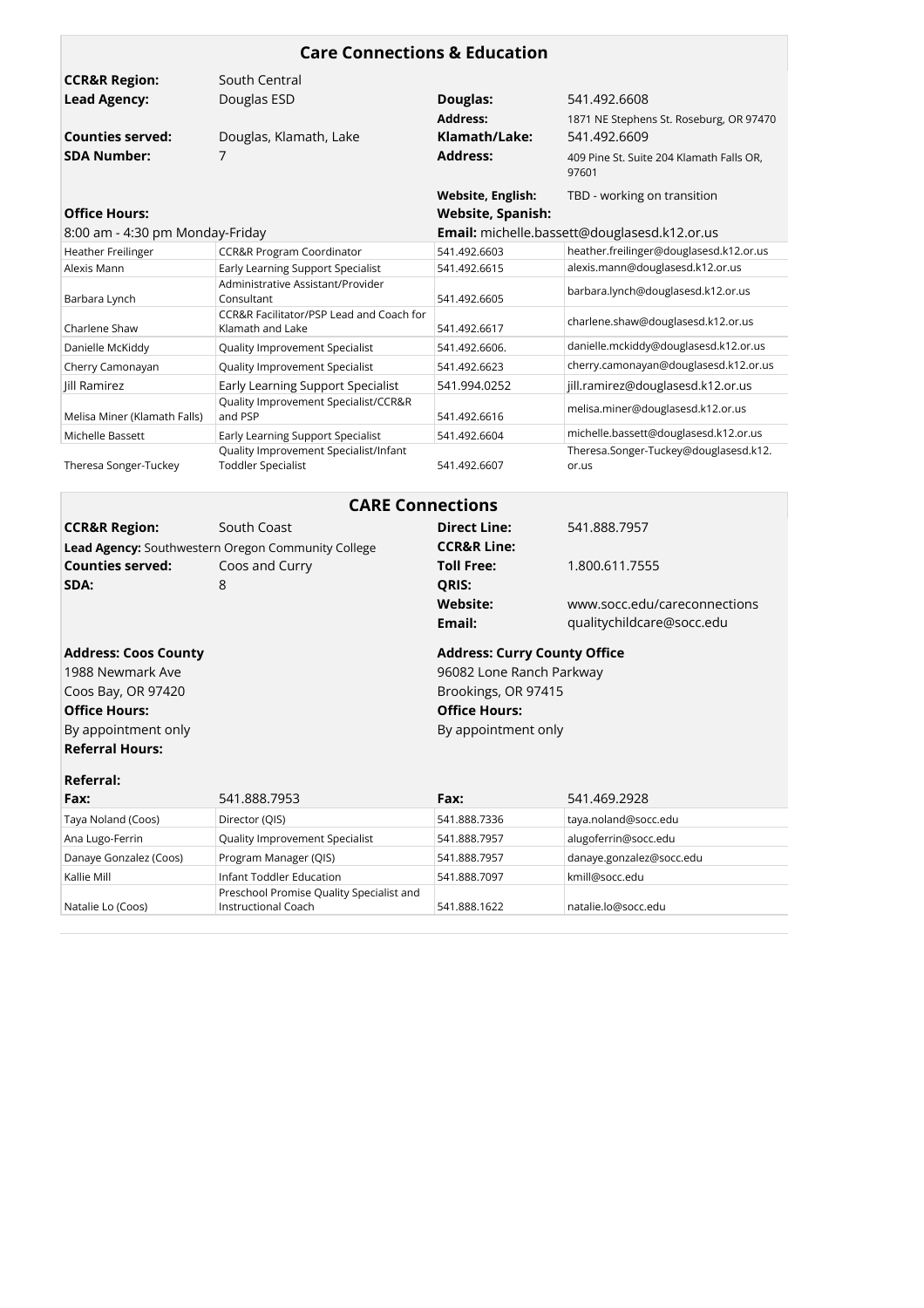| <b>Child Care Resource Network</b> |                                                                      |                                             |                                        |  |
|------------------------------------|----------------------------------------------------------------------|---------------------------------------------|----------------------------------------|--|
| <b>CCR&amp;R Region:</b>           | Southern                                                             |                                             |                                        |  |
|                                    | Lead Agency: Southern Oregon Education Service District              | <b>Providers call</b>                       | (Spanish)Lorena: 541.776.8590<br>#1119 |  |
|                                    |                                                                      |                                             | (English) Katrina: 541.776.8590        |  |
| <b>Counties served:</b>            | Jackson, Josephine                                                   |                                             | #1126                                  |  |
| <b>SDA Number:</b>                 | 9                                                                    |                                             |                                        |  |
| <b>Physical Address:</b>           |                                                                      | <b>Mailing Address:</b>                     |                                        |  |
| 502 W. Main St.                    |                                                                      | 101 N. Grape St.                            |                                        |  |
| Medford, OR 97501                  |                                                                      | Medford, OR 97501                           |                                        |  |
| <b>Office Hours:</b>               |                                                                      | Website: www.ccrnso.org                     |                                        |  |
| 9:30 AM - 4:00PM Monday-Thursday   |                                                                      | Email: ccrn@soesd.k12.or.us                 |                                        |  |
| Cynthia Anderson                   | <b>CCRN/FS&amp;C Program Manager</b>                                 | 541.776.8590 #1110                          | cynthia_anderson@soesd.k12.or.us       |  |
| Molly Clement                      | Lead Preschool Promise Coach/QIS                                     | 541.776.8590 #1125 /<br>541.778.8038 (Cell) | molly_clement@soesd.k12.or.us          |  |
| Candelaria Romero                  | Infant/Toddler Specialist                                            | 541.776.8590 #1112                          | Candelaria_Romero@soesd.k12.or.us      |  |
| Devon Finley                       | Child Care Provider Consultant (QIS)                                 | 541.776.8590 #1118                          | devon_finley@soesd.k12.or.us           |  |
| Inga Leed                          | <b>Inclusion Specialist</b>                                          |                                             | inga_leed@soesd.k12.or.us              |  |
| Katrina McGrath                    | Administrative Assistant III                                         | 541.776.8590 #1126                          | katrina_mcgrath@soesd.k12.or.us        |  |
| Lorena Juarez                      | Program Specialist (QIS, Spanish)                                    | 541.776.8590 #1119                          | lorena_juarez@soesd.k12.or.us          |  |
| Martha Ibarra                      | Preschool Promise Coach/QIS                                          | 541.776.8590 #1122                          | martha_ibarra@soesd.k12.or.us          |  |
| Maureen Honeycutt                  | <b>Inclusion Specialist</b>                                          | 541.324.7720                                | maureen_honeycutt@soesd.k12.or.us      |  |
| Norma Pantoja                      | Quality Improvement Specialist                                       | 541.776.8590 #1124                          | norma_pantoja@soesd.k12.or.us          |  |
|                                    |                                                                      |                                             |                                        |  |
|                                    | <b>Child Care Partners</b>                                           |                                             |                                        |  |
| <b>CCR&amp;R Region:</b>           | The Gorge                                                            |                                             |                                        |  |
|                                    | Lead Agency: Columbia Gorge Community College                        | <b>CCR&amp;R Line:</b>                      | 541.506.6131 (Monday - Friday)         |  |
|                                    | <b>Counties served:</b> Gilliam, Hood River, Sherman, Wasco, Wheeler |                                             |                                        |  |
| <b>SDA Number:</b>                 | 10                                                                   | <b>Toll Free:</b>                           | 1.800.755.1143 (Monday - Friday)       |  |
| <b>Address:</b>                    |                                                                      | <b>QRIS:</b>                                |                                        |  |
| 400 E. Scenic Drive                |                                                                      | Fax:                                        | 541.506.6122                           |  |
| The Dalles, OR 97058               |                                                                      | Website:                                    | www.cgcc.edu/childcare                 |  |
| <b>Office Hours:</b>               |                                                                      | Email:                                      | ccp@cgcc.edu                           |  |
| 8:00AM - 5:00PM Monday-Friday      |                                                                      |                                             |                                        |  |
| Nancey Patten                      | Director (QIS, Data, FFN, Training)                                  | 541.506.6130                                | npatten@cgcc.edu                       |  |
| Brenda Massie                      | Quality Improvement Specialist                                       | 541.506.6132                                | bmassie@cgcc.edu                       |  |

Erin Parsons **Example 20 PSP Coach/QIS Example 241.506.6136** eparsons@cgcc.edu Noemi Ochoa Training & Technical Assistance Coordinator541.506.6134 nochoa@cgcc.edu Ryan Brusco Professional Development Navigator 541-506-6133 rbrusco@cgcc.edu Samantha Layna **Administrative Assistant** 541.506.6135 slayna@cgcc.edu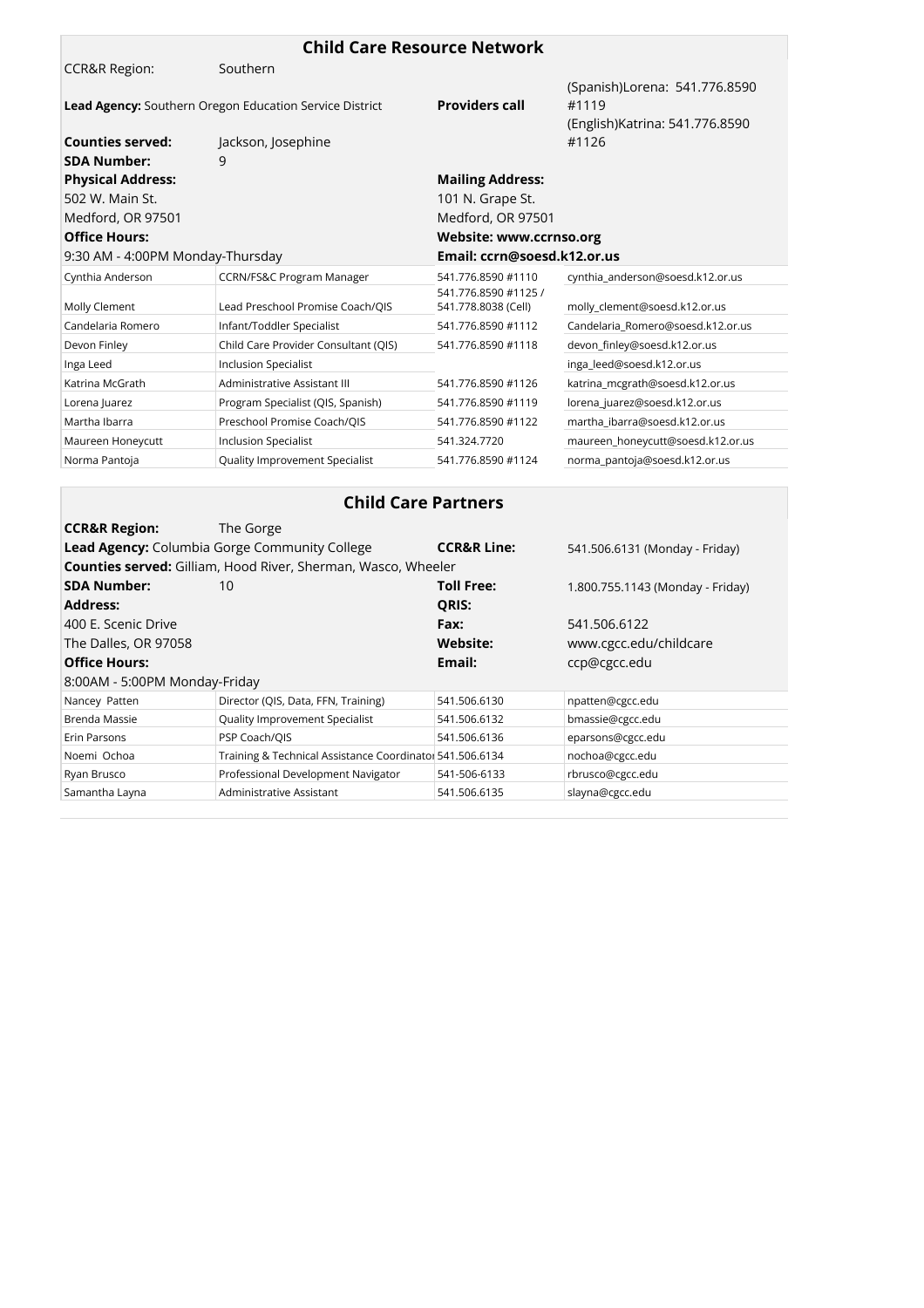| <b>Neighbor Impact Child Care Resources</b> |                                                     |                                       |                                 |  |
|---------------------------------------------|-----------------------------------------------------|---------------------------------------|---------------------------------|--|
| <b>CCR&amp;R Region:</b>                    | Central                                             |                                       |                                 |  |
| <b>Lead Agency:</b>                         | NeighborImpact                                      | <b>Direct Line:</b>                   |                                 |  |
| <b>Counties served:</b>                     | Deschutes, Crook, Jefferson                         | <b>CCR&amp;R:</b>                     | 541.323.6513                    |  |
| <b>SDA Number:</b>                          | 12                                                  | <b>Toll Free:</b>                     | 1.888.298.2672                  |  |
| <b>Address:</b>                             |                                                     | <b>Providers:</b>                     | 541.548.2380 x118 or 121        |  |
| 3113 S. Hwy. 97 Suite 104                   |                                                     | Fax:                                  | 541.548.6013                    |  |
| Redmond, OR 97756                           |                                                     | <b>Website:</b>                       | www.neighborimpact.org/ccr.html |  |
| <b>Office Hours:</b>                        |                                                     | Email:                                | ccr@neighborimpact.org          |  |
| 8:00AM - 4:30PM Monday-Friday               |                                                     |                                       |                                 |  |
| <b>Karen Prow</b>                           | Director                                            | 541.323.6557                          | karenp@neighborimpact.org       |  |
| Anita Hisatake                              | Quality Improvement Specialist                      | 541.323.6529 #129                     | anitah@neighborimpact.org       |  |
| April Paul                                  | Special Projects Manager                            | 541.323.0090                          | aprilp@neighborimpact.org       |  |
| Cara Davis                                  | <b>ECE Workforce Coach</b>                          |                                       | carad@neighborimpact.org        |  |
| Clare Nieto                                 | Partners in Practice Specialist                     | 541.323.6575 #317                     | claren@neighborimpact.org       |  |
| Dave Tremblay                               | <b>Business Coach Specialist</b>                    | 541.323.0094<br>541.548.2380 ext. 185 | DaveT@NeighborImpact.org        |  |
| Denise Hudson                               | <b>Consultant &amp; Training Coordinator</b>        | 541.323.6518                          | deniseh@neighborimpact.org      |  |
| Diana Gaona                                 | Pathways Navigator                                  | 541.280.8529                          | dianag@neighborimpact.org       |  |
| Erika Johnson                               | Infant Toddler Quality Improvement<br>Specialist    | 541.604.9296                          | erikaj@neighborimpact.org       |  |
| Erin Pullen                                 | <b>Focused Network</b>                              |                                       | erinp@neighborimpact.org        |  |
| Heidi Martin                                | <b>CCR Provider Specialist</b>                      | 541.419.8932                          | heidim@neighborimpact.org       |  |
| Jasmine Johnson                             | <b>Inclusion Specialist</b>                         | 541.323.6511                          | jasminej@neighborimpact.org     |  |
| Jessica Talero                              | <b>Program Support Specialist</b>                   | 541.323.0092 #183                     | jessicata@neighborimpact.org    |  |
| Kenzie Kihs                                 | <b>ECE Workforce Coach</b>                          | 458.231.3126                          | kenziek@neighborimpact.org      |  |
| Kim Freed                                   | Preschool Promise Quality Improvement<br>Specialist | 541.316.9646                          | kimf@neighborimpact.org         |  |
| Leah Knoke                                  | Parent Specialist (Data, FFN)                       | 541.323.6513                          | leahk@neighborimpact.org        |  |
| Mara Robles                                 | Quality Improvement Specialist                      | 541.323.6505                          | marar@neighborimpact.org        |  |
| Monica Altamirano                           | Quality Improvement Educator                        | 541-647-0303                          | monicaa@neighborimpact.org      |  |
| Sara Depinte                                | Quality Improvement Educator                        | 928.856.2728                          | sarad@neighborimpact.org        |  |
| Victoria Smith                              | <b>Quality Improvement Specialist</b>               | 541.460.2505                          | victorias@neighborimpact.org    |  |

### **Child Care at UMCHS Inc.**

| <b>CCR&amp;R Region:</b>                         | <b>Blue Mountain</b>                                 |                         | <b>Morrow: Gabriela Lemus</b>                        |
|--------------------------------------------------|------------------------------------------------------|-------------------------|------------------------------------------------------|
|                                                  | <b>Lead Agency:</b> Umatilla Morrow Head Start, Inc. | <b>Office Address</b>   | 255 N. Olsen Rd. Boardman, OR<br>97818               |
|                                                  |                                                      |                         | <b>Direct Line 541.314.5973</b>                      |
| <b>Counties served:</b> Union, Morrow & Umatilla |                                                      | Umatilla: Jennifer Hook |                                                      |
| <b>SDA Number:</b>                               | 14                                                   |                         | <b>Office Address</b> 110 N 4th, Hermiston, OR 97838 |
| <b>Address:</b>                                  |                                                      |                         | <b>Direct Line 541,564,6878</b>                      |
| 110 NF 4th Street                                |                                                      |                         | Union                                                |
| Hermiston, OR 97838                              |                                                      |                         | Office Address 1100 K Ave. La Grande, OR 97850       |
| <b>Office Hours:</b>                             |                                                      |                         | <b>Direct Line</b> 541.910.4390 / 541.910.0795       |
|                                                  | 8:00AM - 4:30PM Monday-Friday/ Varies by Location.   |                         | <b>Toll Free</b> 800.559.5878                        |
|                                                  |                                                      |                         | <b>Fax</b> 541.564.6879                              |
|                                                  |                                                      |                         | Website www.umchs.org                                |
|                                                  |                                                      |                         | Email ccrr@umchs.org                                 |
| <b>Tobie Sass</b>                                | Director                                             | 541.564.6878            | tsass@umchs.org                                      |
|                                                  | Infant Toddler Specialist/Mental Health              |                         |                                                      |
| (Dawn) Roxann Malmberg                           | Coordinator                                          | 541.667.6091            | rmalmberg@umchs.org                                  |
| Brenda Goodnight                                 | Quality Improvement Specialist                       | 541.314.5148            | bgoodnight@umch.org                                  |
| CaSandra Zeller                                  | Preschool Promise Instructional Coach                | 541.523.7838            | czeller@umchs.org                                    |
| Deanna Abell                                     | Quality Improvement Specialist /Team<br>Leader       | 541.910.4390            | dabell@umchs.org                                     |
| Gabriela Lemus                                   | <b>Bilingual/ IT Specialist</b>                      | 541.314.5973            | glemus@umchs.org                                     |
| Jan Alberts                                      | Quality Improvement Specialist (FCCN)                | 541.910.4576            | jalberts@umchs.org                                   |
| Jennifer Hook                                    | Regional Training Manager (FCCN)/Lead<br>QIS         | 541.314.5870            | jhook@umchs.org                                      |

Julie Hendren Instructional Support Manager 541.572.1112 jhendren@umchs.org Norma Pepper PSP QIS PSP QIS 2541.573.3069 npepper@umchs.org

541.314.5870 jhook@umchs.org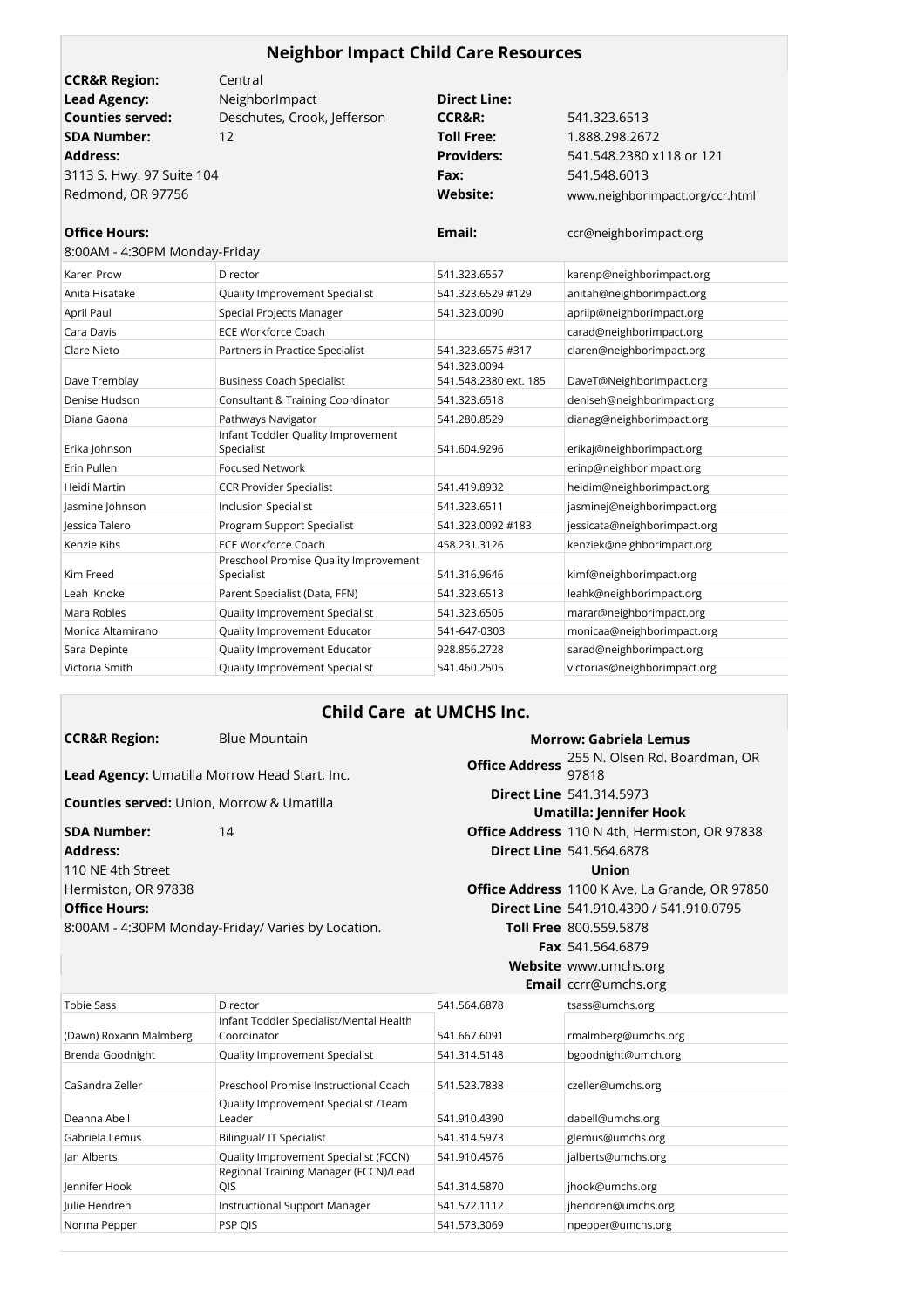| <b>Child Care Resource &amp; Referral of Clackamas County</b> |                                                          |                        |                                 |  |
|---------------------------------------------------------------|----------------------------------------------------------|------------------------|---------------------------------|--|
| <b>CCR&amp;R Region:</b>                                      | Clackamas                                                |                        |                                 |  |
|                                                               | <b>Lead Agency:</b> Clackamas Education Service District | <b>Direct Line:</b>    |                                 |  |
| Counties served:                                              | Clackamas                                                | <b>CCR&amp;R Line:</b> | 503.675.4100                    |  |
| <b>SDA Number:</b>                                            | 15                                                       | <b>Toll Free:</b>      |                                 |  |
| <b>Address:</b>                                               |                                                          | Fax:                   |                                 |  |
| 13455 SE 97th Ave.                                            |                                                          | Website:               | www.clackesd.org                |  |
| Clackamas, OR 97015                                           |                                                          | Email:                 | ccrr@clackesd.k12.or.us         |  |
| Office Hours: 8:00 AM-4:30 PM                                 |                                                          |                        |                                 |  |
| 8:00AM - 4:00PM Monday-Friday                                 |                                                          |                        |                                 |  |
| <b>Brett Walker</b>                                           | Early Learning Assistant Director                        | 503.675.4150           | bwalker@clackesd.k12.or.us      |  |
| Candi Stark                                                   | Infant Toddler Specialist                                | 503.675.4133           | cstark@clackesd.k12.or.us       |  |
| Jessika Summerfield                                           | QIS                                                      | 503.675.4103           | jsummerfield@clackesd.k12.or.us |  |
| Kelley Lawson                                                 | <b>Training Specialist</b>                               | 503.675.4075           | klawson@clackesd.k12.or.us      |  |
| Laura Baie                                                    | Administrative Assistant                                 | 503.675.4104           | lbaie@clackesd.k12.or.us        |  |
| Sandy Meados                                                  | Coordinator                                              | 503.675.4238           | smeados@clackesd.k12.or.us      |  |
| Shelly Campbell                                               | PSP Coach                                                | 503.675.4298           | scampbell@clackesd.org          |  |

#### **Child Care Resource & Referral of Washington County CCR&R Region:** Washington **Lead Agency:** Community Action **CCR&R:** 971.223.6100 **Counties served:** Washington **Business Line:** 503.648.6646 **SDA Number:** 16 **Toll Free:** 1.800.624.9516 **Address: Fax:** 971.223.6101 1050 SW Baseline St. Suite C-1 Hillsboro, OR 97123 **Website:** www.caowash.org **Office Hours: Email:** ccrr@caowash.org 8:30AM -5:00PM Monday-Friday Jessica Rosengreen CCR&R Manager 503.693.3290 jrosengreen@caowash.org Alba Sullivan **Duality Improvement Specialist (Spanish)** 503.693.3224 asullivan@caowash.org Alex Davidson Preschool Promise Specialist adavidson@caowash.org Aurora de la Torre Preschool Promise Specialist 503.840.0688 adelatorre@caowash.org Bianela Arteta CCR&R Specialist (Spanish) 503.693.3245 barteta@caowash.org Clair Elliott Quality Improvement Specialist (Spanish) 971.223.6100 celliott@caowash.org Courtney Bowen Professional Development Coordinator 503.693.3265 cbowen@caowash.org Flor Silva CCR&R Specialist (Spanish) 971.226.6234 fsilva@caowash.org Hailee McBurney **Infant Toddler Specialist** 1503.906.6432 hmcburney@caowash.org Ilian Morales Ruiz Quality Improvement Specialist (Spanish) 503.693.3260 imruiz@caowash.org Jessica Loeza CCR&R Specialist jgloeza@caowash.org Johanna Martinez CCR&R Specialist 503.726.0925 jmartinez@caowash.org Laura Maravilla CCR&R Specialist 503.693.3261 lmaravilla@caowash.org Leslie Burton **Quality Improvement Coordinator** lburton@caowash.org Kimberl Rojas **Business Navigator** 1988 have been stated by the State of the Sumberl Rojas Research Rojas Business Navigator 1988 http://www.franch.org/ Guadalupe Nolazco Garcia Quality Improvement Specialist (Spanish) 503.693.3252 gnolazcogarcia@caowash.org Martina Jallad Barkoudah Quality Improvement Specialist (Arabic) 503.726.0863 mjallad@caowash.org Megan Wurst Infant Toddler Specialist 503.693.3255 mwurst@caowash.org Nancy Leon **Drawing Coordinator** 503.693.3228 nleon@caowash.org Shannon Malusevic **Preschool Promise Specialist** 503.890.9248 smalusevic@caowash.org Stephanie Davison Systems Coordinator 503.693.3229 sdavison@caowash.org Sunny Yepez **Sunny Yepez Cuality Improvement Specialist (Spanish)** 503.693.3291 syepez@caowash.org Tiffany Vargas Preschool Promise Coordinator 971.226.7564 tvargas@caowash.org